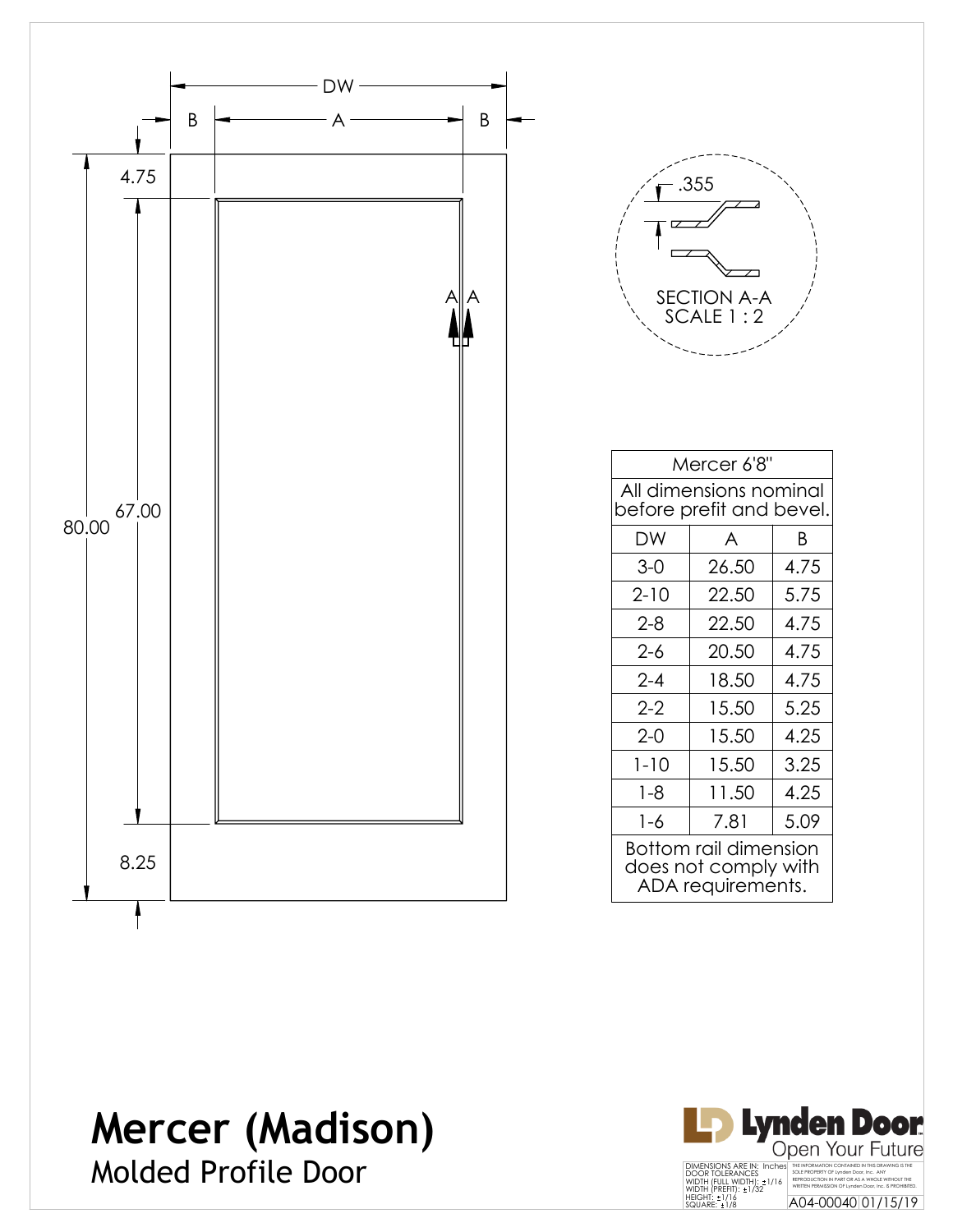

Molded Profile Door

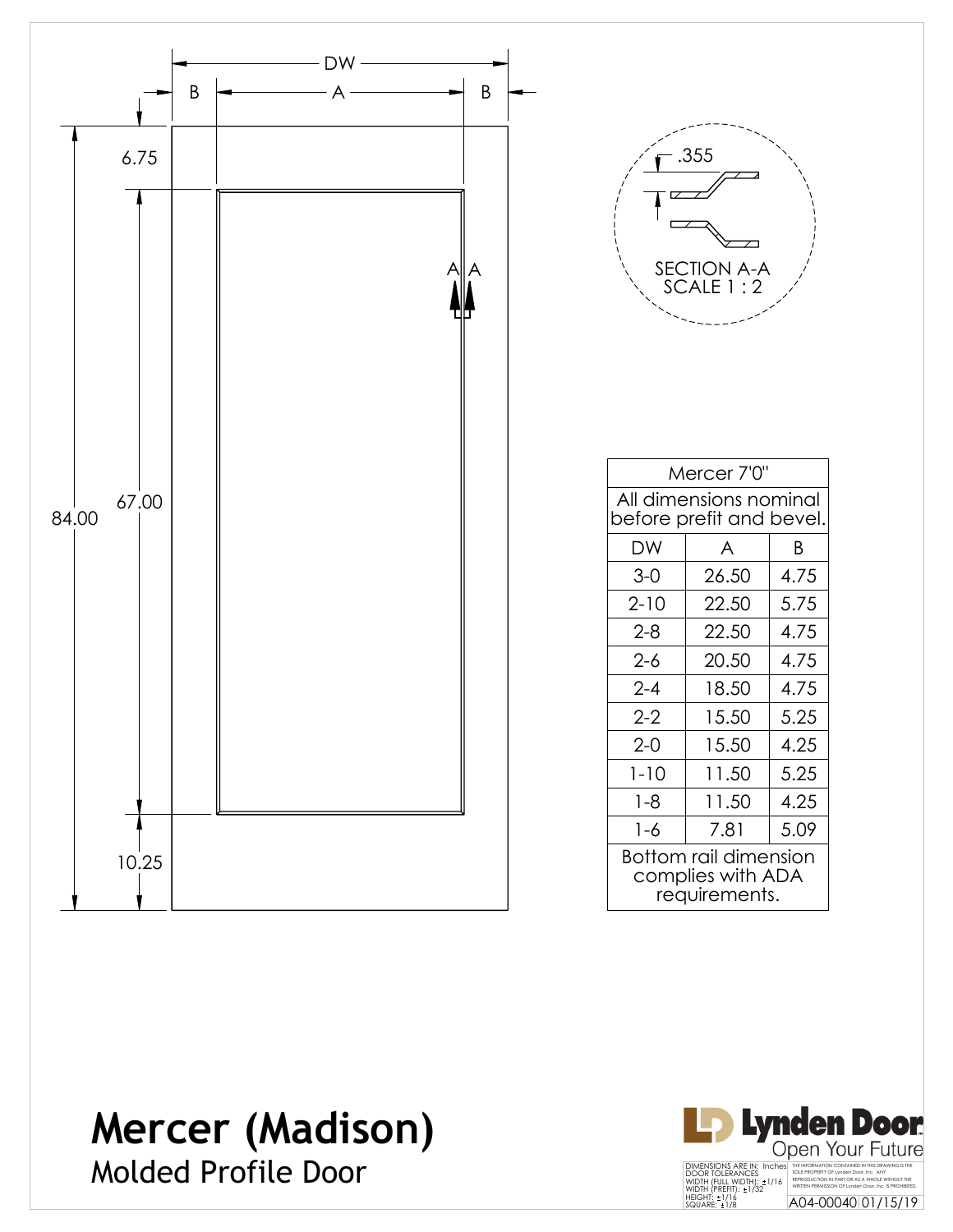



| Mercer 8'0"                                                        |       |      |  |  |
|--------------------------------------------------------------------|-------|------|--|--|
| All dimensions nominal<br>before prefit and bevel.                 |       |      |  |  |
| DW                                                                 | A     | Β    |  |  |
| $3-0$                                                              | 26.50 | 4.75 |  |  |
| $2 - 10$                                                           | 22.50 | 5.75 |  |  |
| 2-8                                                                | 22.50 | 4.75 |  |  |
| $2 - 6$                                                            | 20.50 | 4.75 |  |  |
| $2 - 4$                                                            | 18.50 | 4.75 |  |  |
| $2 - 2^*$                                                          | 18.50 | 3.75 |  |  |
| $2 - 0$                                                            | 15.50 | 4.25 |  |  |
| $1 - 10*$                                                          | 15.50 | 3.25 |  |  |
| $1 - 8*$                                                           | 15.50 | 2.25 |  |  |
| 1-6                                                                | 7.81  | 5.09 |  |  |
| Bottom rail dimension<br>complies with ADA<br>requirements.        |       |      |  |  |
| *Contact factory regarding<br>availability of wider stile options. |       |      |  |  |

Molded Profile Door

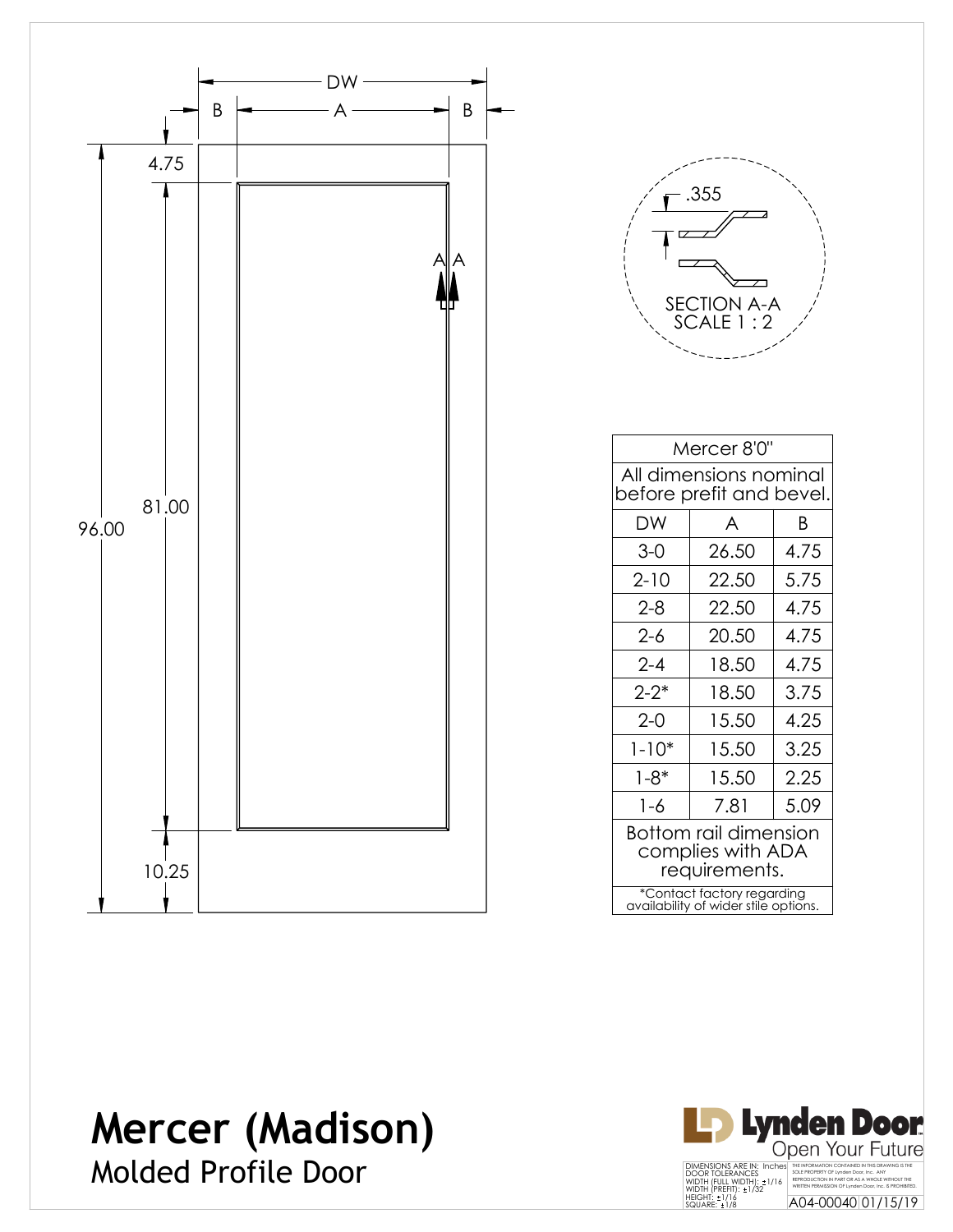

Molded Profile Bifold

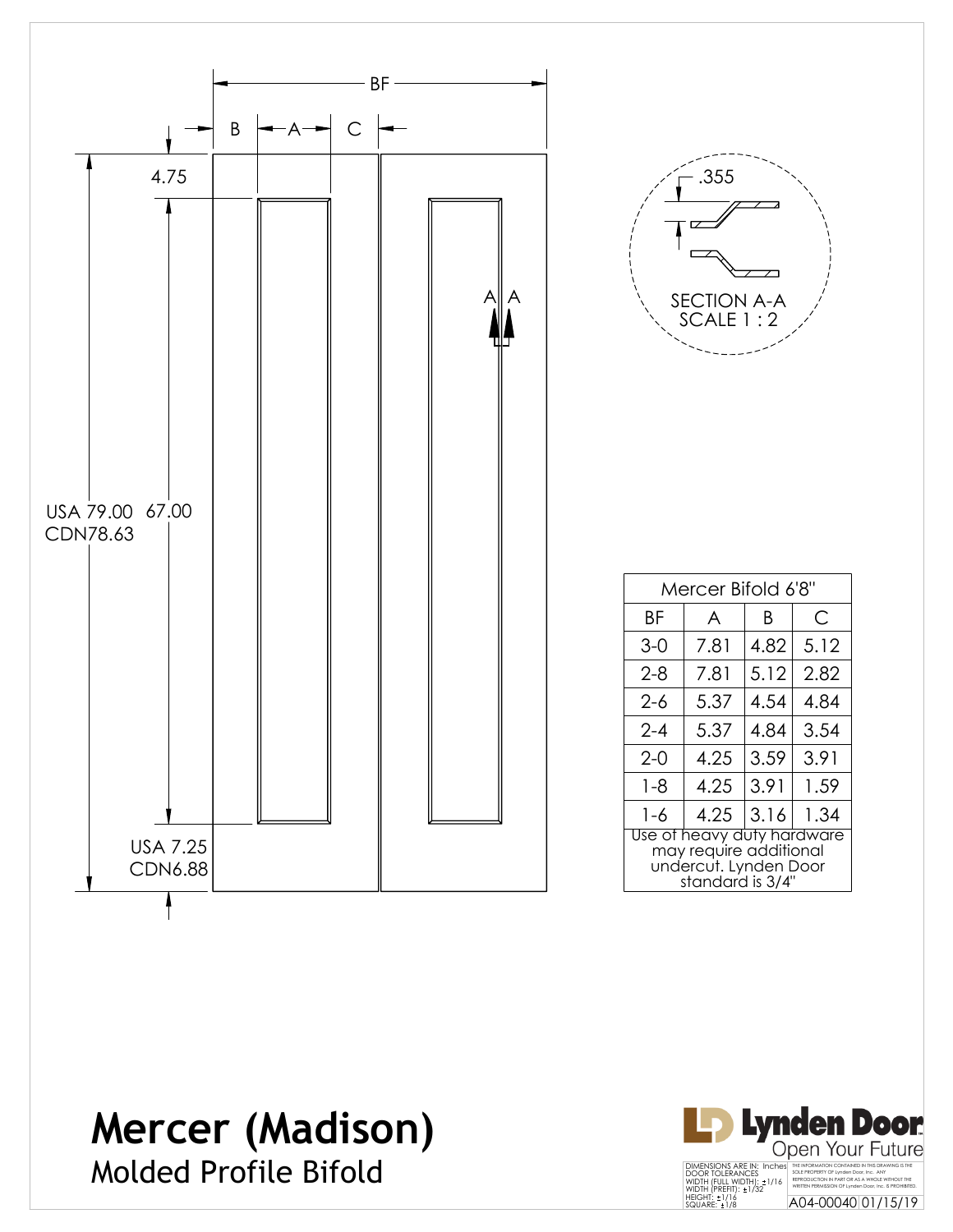